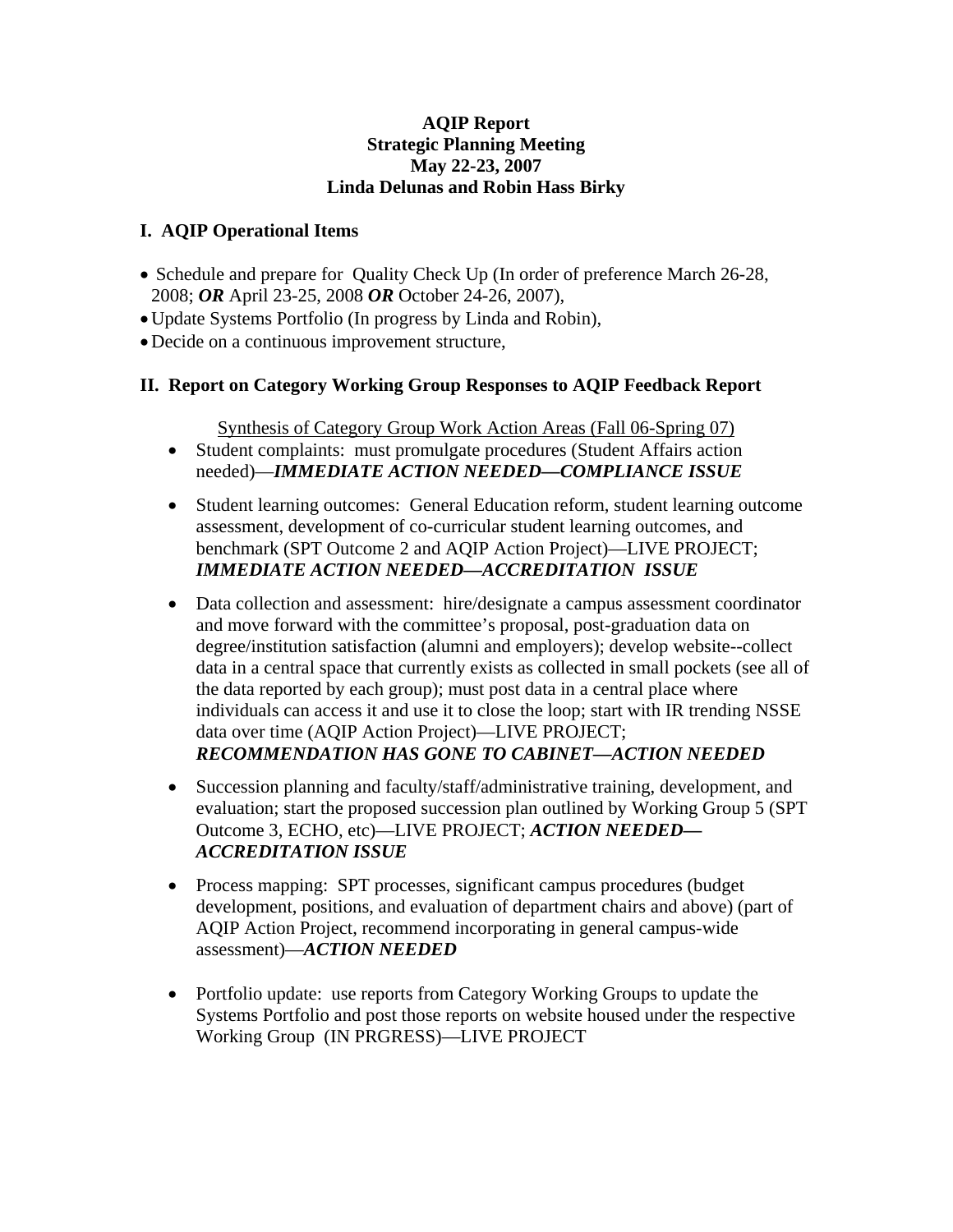- Employee recruitment: formalize recruitment/mentoring/retention processes, assess them and benchmark processes with peer institutions (Retired AQIP Action Project)—LIVE PROJECT?
- Information sharing: redesign IU Northwest websites for ease of navigation and locating information (IT action needed)—ACTION NEEDED
- Student recruitment: centralize articulation agreement process, develop communication between campus offices to maximize, and develop a plan (Academic Affairs, Enrollment Management, and Student Affairs)—ACTION NEEDED

### III. REVISED RECOMMENDATIONS

- A. Indiana University Northwest must formally integrate continuous improvement with strategic planning. In addition to the current structure of the SPT, we recommend the following:
	- Because accreditation is a part of continuous improvement, the chair(s) of the AQIP Coordinating Committee should always serve on the SPT,
	- We should keep the existent AQIP Category Working Group structure with the chairs of these groups serving on the AQIP Coordinating Committee and (if possible) on the SPT to avoid separation of the continuous improvement structure (thereby making the AQIP Coordinating Committee and the Category Working Groups the implementation arm of the continuous improvement process and accreditation),
	- Standing time at each SPT meeting should be reserved for continuous improvement and specific accreditation initiatives,
	- The AQIP Coordinating Committee should be responsible for recommending which continuous improvement initiatives should become AQIP Action Projects, always considering IU Northwest's Strategic Outcomes in conjunction with the AQIP Categories, and
	- When the SPT develops or revises outcomes, the AQIP Categories should be considered.
- B. The following outcome should be added as a 2010 Outcome:

IU Northwest systematically measures effectiveness in its organizational structures and processes and uses data derived from those measures for continuous improvement.

*Approved as 2010 Outcome at February SPT meeting*.

*Need a short-term, 2007 outcome to be developed by SPT.*